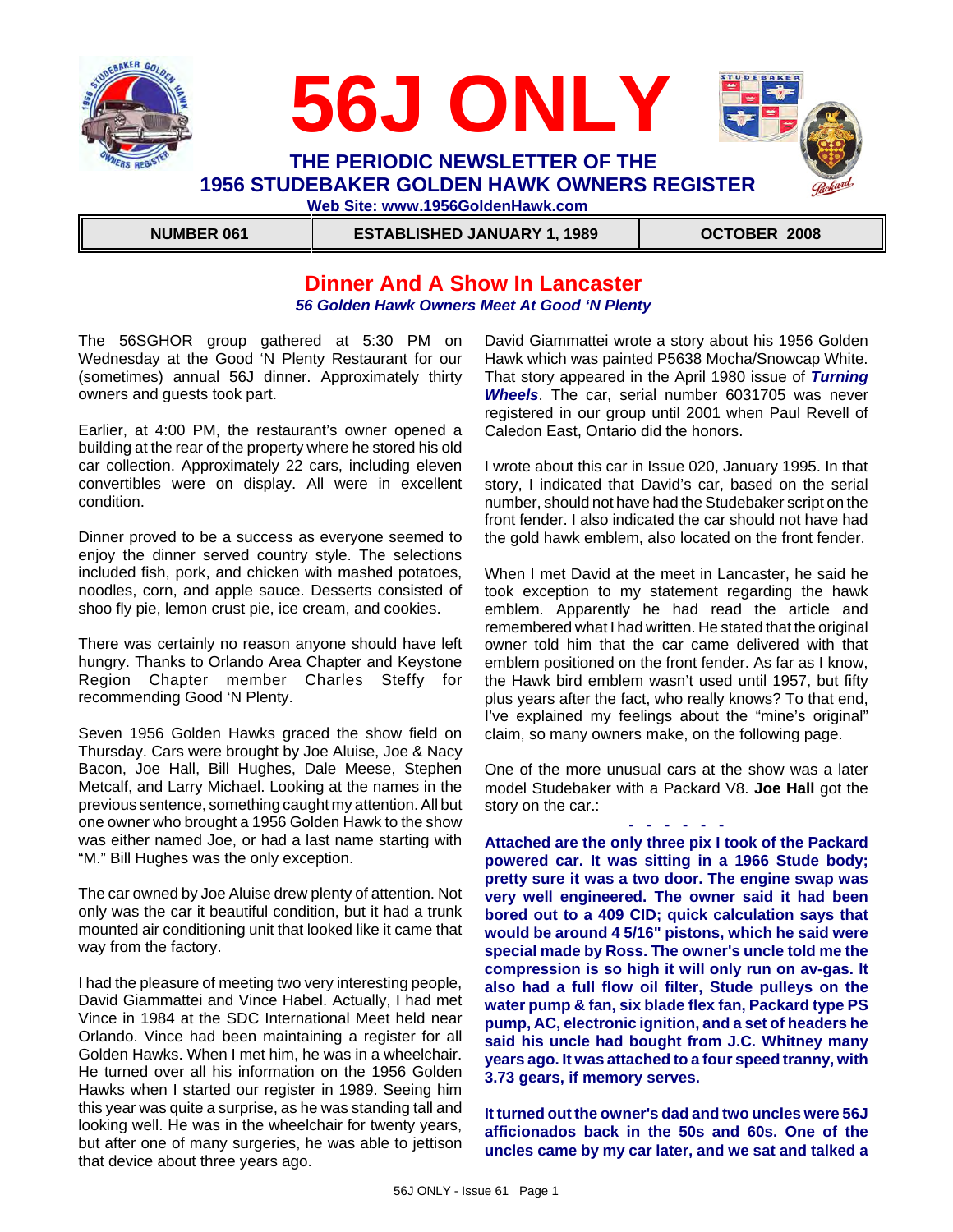**long time. He recounted many memories of driving and racing 56Js. He had one that was only a couple of years old when he bought it, and told many stories of outrunning a lot of brand Xs. He also knew of just about every piece of speed equipment ever made for the 56J, traction bars, headers, superchargers, cams, etc. It was a real treat getting to talk to him. I joked with the owner that he probably did not have much choice as to what kind of engine to put in the car, given his dad & uncles' love for 56J engine.**



**Sorry I did not take more pix of the car, and get the names and addresses of the owner and his dad and uncles. But the one uncle told me they still have an auto repair shop nearby**

**the meet there in Lancaster. - - - - - -**

As for numbers, there are always conflicting totals in the various reports about SDC International Meets. Charles Steffy reported the following: 815 registrations/attendees, 474 cars in the concours and over 550 for the banquet. I'm sure those totals are pretty close. I do know there were a lot of beautiful cars on the show field and the Golden Hawks fit in nicely.

# **Carpet Installation Update** *From Ruben Mares*

Thanks for the 56J ONLY newsletter of June 2008. I just have to stick in my 2 cents on this carpet scuff plate matter.



My 1956 Golden Hawk was in original condition when I purchased it on July 15, 1976. It was abandoned

shows the carpet under the scuff plate sitting on **The best of the three photos clearly**

and rusty someone's

front lawn. I towed it to my home. Enclosed are three photos I took after I read your newsletter. Note the scuff plates are holding down the carpet.

## **Original - Is There Such A Thing?** *Everyone's Car is Original, Or Is It?*

The following story sums up my feelings about the "mine's original" statement. Former 1956 Golden Hawk owner, Carl Kummer's car was in his family since new. When I saw the car, I noticed it had the 1957 and later hood. Carl insisted it was the correct hood and brought out some brochures. Those revealed that the 1956 hood was indeed different than the one on his car. He then told me that the car was nearly totaled and that many body parts were replaced. That hood, most likely, was one of those replacements. Even original owners don't always have the correct information. If you are NOT the original owner of your car, I don't see how you can make the "mine's original" claim. Probably more changes were made in the first five years than were made in all the years since.

The story from Ruben Mares is a good example. Ruben's car was twenty years old when he bought it. It would have been very easy for someone to remove the five screws on each side, tuck the carpet under the scuff plate, and replace the screws. The holes were already there.

My car was 27 years old when I bought it, and it sat in the previous owner's garage for the last fifteen years. Add to that the fact that it was driven for a while by a Studebaker engineer, W. G. Knecht. The car wasn't sold until late 1957, so it spent roughly 10 - 11 years on the road. I was sure it was original also, but I've since learned otherwise.

The first clue was the inclusion of courtesy lights under the dash board. I may have the only 1956 Golden Hawk with this "undocumented" option. I also noticed a little box on the fan shroud which the previous owner told me had something to do with using brighter headlights. My point is that after even one year, the "mine's original" assertion doesn't necessarily hold. In the case of Ruben's car, It's possible that his car was delivered with the carpet installed under the scuff plate. But, I don't think that was the norm.

I just gather information and report my conclusions. You will have to make your own decisions.

## **Insurance as Good as Gold** *Is Your Car Covered?*

As the owner of a 1956 Golden Hawk, you're already part of an elite group of automotive enthusiasts. Whether you've listed your car with a Studebaker owners' register, or not, there's no denying that you appreciate the beauty and soul of a classic driving machine. Insuring your car, then, should be a matter of course. After all, protecting your investments is always wise. Fortunately, shopping for insurance for a collectible car, while not as simple as going online and getting a quote for a brand new hybrid, is relatively easy, and not horribly expensive, as long as you go to an insurer that specializes in antique autos.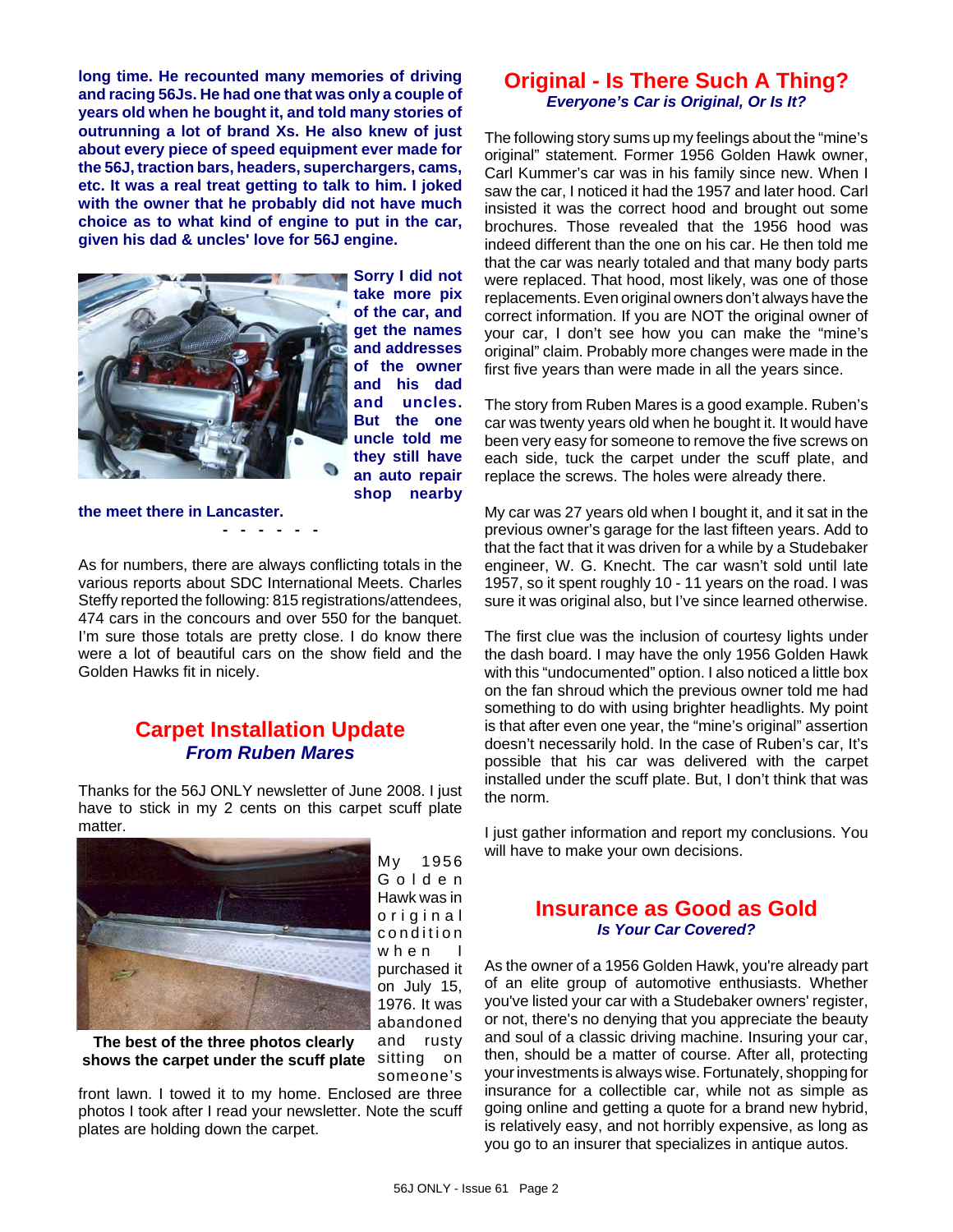Here are a few things you may not know about specialty auto policies:

- Antique auto insurance covers the actual value of your car. It's no secret that a brand new car begins to depreciate the second it leaves the lot. If you were to get into a fender bender accident five minutes after signing purchase papers, you probably wouldn't be reimbursed for the full amount you just paid. With an antique auto policy, however, your coverage is based on agreed value. This is a monetary amount that you and your insurance agent agree upon before policy inception, and is based on the make and model of your car, any upgrades or modifications, and the amount of effort put into restoration. While appraisals are sometimes required, especially if you want more coverage than the apparent value of the car, many companies simply ask for detailed lists of all your work, and photographic evidence of the condition of the car.
- Insurance policies for collectible cars are usually less expensive than standard insurance. We all want a bargain on insurance, and that's why specialty insurers are the best source when insuring a collectible car. Partly because of the usage and storage restrictions that collectible car insurers impose, and partly because of the fact that classic car owners tend to be mature drivers with a lot of experience behind the wheel, such insurance is generally less expensive than what you pay for the car you drive to work. A vehicle valued at \$10,000, for example may cost only \$100/year to insure.
- A specialty policy may offer more benefits than "regular" insurance. Along with lower premiums, many antique auto policies have deductibles that range from \$250 all the way down to zero, largely because there is less chance of having to pay a claim on a car that is pampered and protected the way vintage autos tend to be.
- Since perceived risk is the key to getting lower insurance rates on any car, what is it that classic car insurers look for? Usual requirements are as follows:
- The car must either be a verifiable antique (25 years or older in most states), or a significant collector's item – some modern muscle cars fit into this category. They are usually covered under a custom performance insurance policy.
- Your car must be stored in a locked garage or other secure facility, when not in use.
- Use of your car must be kept to a minimum driving should only be to and from shows, and the occasional weekend cruise.
- The driver must be over 21 (over 25 with some companies) and have a clean driving record. In order to have good defensive driving techniques, it is recommended that a performance or defensive car

course be taken, even though most classic cars are not driven in high-performance conditions.

• You must have a street-legal vehicle covered by standard insurance, and that policy must be in good standing.

Collector car policies have been offered in one form or another for roughly fifty years, but despite this, statistics say that fewer than half of the registered antique and collectible car owners in the United States have a specialty insurance policy on their classic car. Don't be one of them. Placing a specialty insurance policy on your 1956 Golden Hawk - or any vintage auto – is as good as gold.

### **1956 Flight Hawk** *New Register Formed*

I received the following Email in mid August:

**I`m the happy owner of a 1956 flight hawk and I`m searching for more info about it. I found your great website but I`m not sure which information applies to this car. Right now I`m very interested in the available colors & paint schemes from factory and also on the pictures from the chrome details & panel.** 

- - - - -

**Can you help me? Are you aware of any website like yours with the main theme beeing the flight hawk?**

#### **Kind regards, Marlon W Hoffmann**

- - - - - I responded and suggested, as I always do, that he start a register of his own. A day later, I received the following: - - - - -

**Thanks a lot for the information, contacts, links and the picture! They're going to be useful.**

**I couldn't find any site similar to yours for the 1956 Flight Hawk owners, so I decided I should create one! It is an initial draft, and I hope some day it will have as much information as you have on your website. My plan is to create a discussion group in the near future. The links for the web sites I've created are:**

**http://1956flighthawk.blogspot.com/ - The owners register. http://studebaker56.blogspot.com/ - Some info about my car.**

**Best wishes, Marlon Weiss Hoffmann**

That was too easy! I checked Marlon's web site, and it looks like he's off to a great start. I even put a link to the **1956 Flight Hawk Owners Register** on our home page.

- - - - -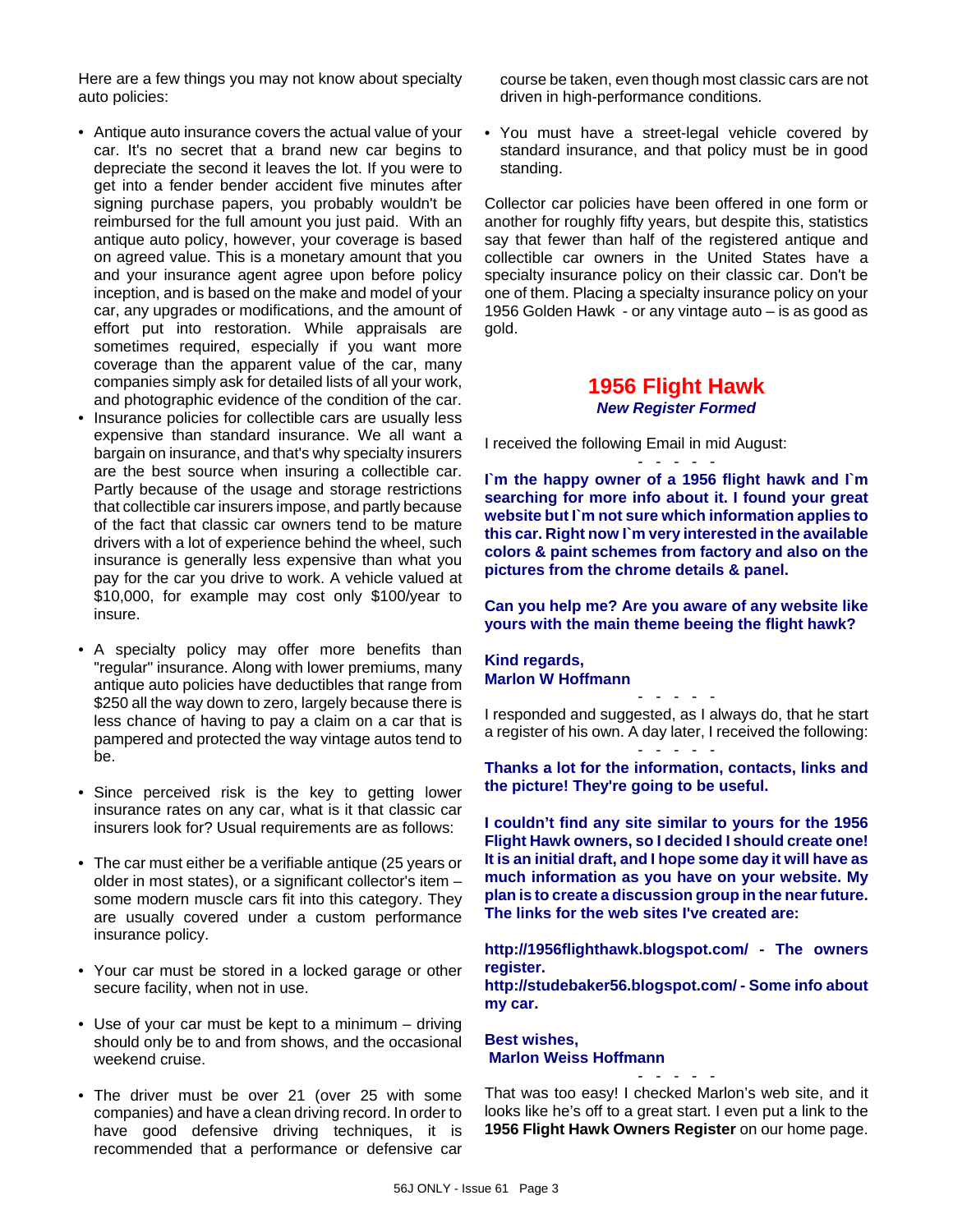## **Studebakers West**

#### *West Coast Company Purchases The Stephen Allen Studebaker Parts Inventory*

**(NOTE: I received an Email from Matthew Burnett who stated that the old Stephen Allen's web site pointed to a new location for Studebakers West. I wrote to Carl Thoms to ask about this and also how he wanted my to list his site on our Studebaker Vendors web site.)**

**- - - - - -** *Hi Frank: Thanks for checking this out. I purchased the inventory from Stephen Allen and am moving it to California. It will supplement my existing multi-million dollar inventory and add about 1500 new part numbers to my existing 15,000 part numbers.*

*Please use www.studebakerswest.net. It is my new website we are in the process of building. I don't think we will put all 16,500 part numbers on it, probably just 500-600.*

#### **Thanks again, Carl Thoms Studebakers West - - - - - -**

I know a lot of people had been wondering what would happen to the huge inventory of Studebaker parts that Stephen Cade had in his business in Gainesville FL. It's good to see they have found a home at Studebakers West. On a more personal note, I spoke with Stephen at a function in DeLand FL and he said he was doing well.

# **Mail Bonding**



**Letters are always welcome. If you need help or can offer advice, share it with other owners. (Edited as required.)**

#### **Brent Hagen July 20, 2008**

I am not sure I told you, but the part number for the 56J spark plug cable set in the Studebaker parts book (6484397) is incorrect.

I bought a copy of the print for that part number from the Studebaker Museum for \$50. The date was from the late 40's and the wire lengths are way off -I think they were for the straight eight?? Anyway, I did some more checking and found the correct part number (6484554) in one of the Studebaker service bulletins. I also ordered a copy of this part number from the museum and the spark plug cable lengths look correct. Interestingly, the spec sheet shows the part numbers for the spark plug wires for 55 and 56 Packards as well as 56S (S for Studebaker) and AMC (Nash and Hudsons)

#### **Bill Ladroga August 19, 2008**

Our son, Tom, called from Connecticut this morning. Very apologetically, he said that HIS present work situation hasn't allowed him to get any use out of the 56J that I gave him four years ago (see the newsletter article you wrote in January of 2008.) So in keeping with the song

accompanying the video on your web site, the "family 56J" is "Goin' Home" again -- from Connecticut to Florida! The car carriers are sure benefitting from all this -- Colorado to Massachusetts to Florida to Connecticut to Florida! I should call the 56J "Gypsy!"

Yes, I'm bringing it back to Florida. Lord have mercy! I'll have to find a place to store it since I don't have the heart to sell it. Please put me back on the membership list.

And just to add my two cents worth, I agree with your writers in the last newsletter that the 56J carpeting goes on top of the sill plates. But I'm basing my judgment on Rene Harger's carpeting that I bought from Phantom.



As an aside, years ago, I owned a Velvet black 1953 Champion coupe with red vinyl interior and I carefully researched an indoor-outdoor brown carpeting that almost exactly

matched the original material. I had the carpeting custom made for me and devised a means of sewing an additional invisible cloth basting strip under the edge of the carpeting near the door that fit under the sill plates.

The sill plate screws went through the basting strips and not the carpeting and the carpeting lay on top of the sill but couldn't move. (Photo attached.)

There once was a club in California that I belonged to for owners of 1953 coupes/hardtops and it had a newsletter. I published my research, along with sketches of my ideas. To show how we can benefit one another with our published findings, it wasn't too long afterward that I found that Studebaker parts suppliers starting selling carpets of their own using the same material I found.

I went along with Rene's opinion that Mocha/Doeskin cars might have had mocha-colored crash pads and mine is mocha rather than black. (Photo attached.)



## **Ron Johnson July 31, 2008**

Thanks for all your efforts helping keep these South Bend road oilers on the road. When the GTO boys talk about having the machine that started the "muscle car" era, they were eight years late.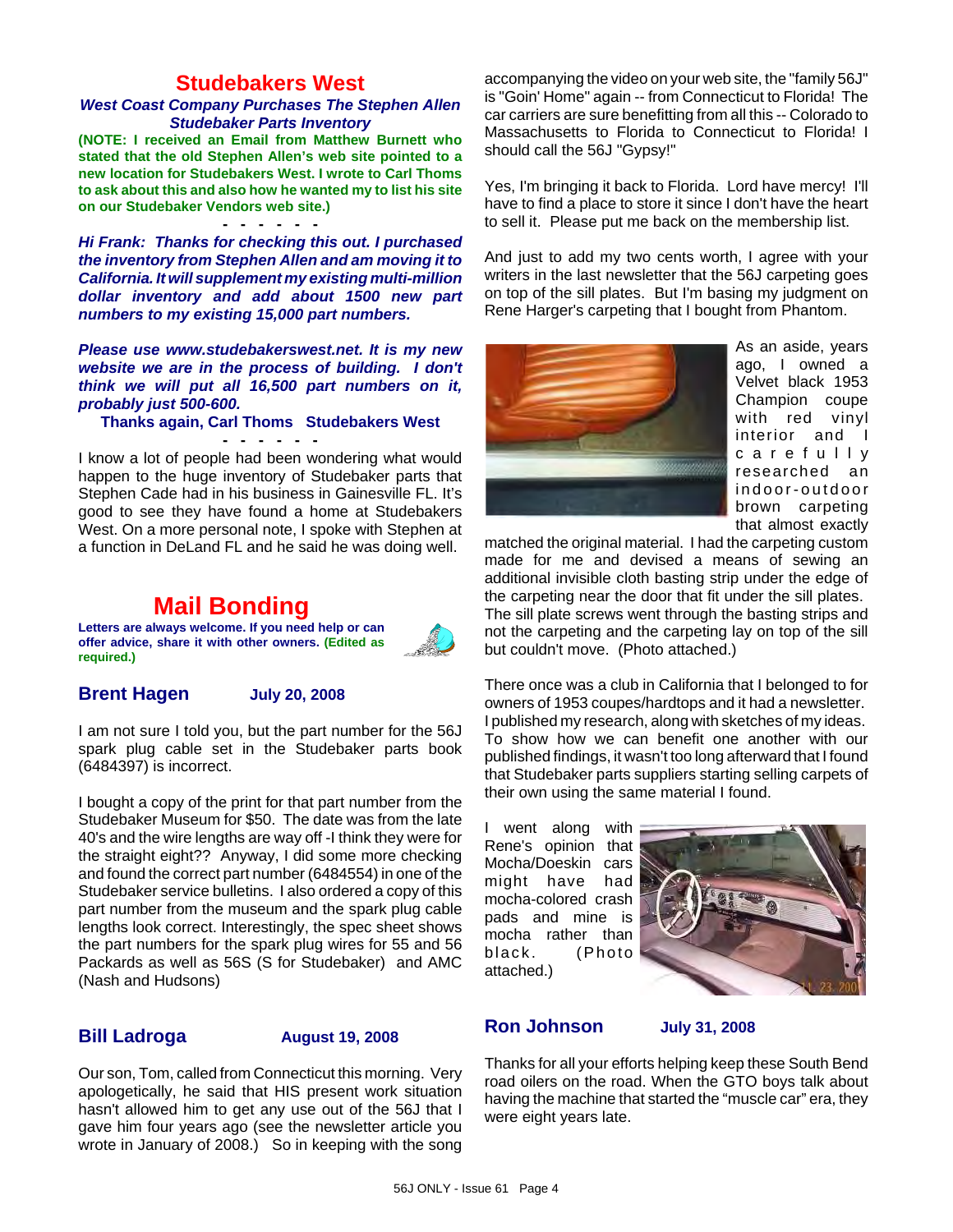I went to South Bend last summer and bought a pair of "Skypower 352" valve cover stickers. That has led to a complete restoration of the machine I have had since 1972! I could not just stick them on and leave everything else the way it was!

### **Michael Craig August 19, 2008**

My 2985 is still owned by Michael B. and Linda S. Craig of Osage Beach, MO. It was restored to near show condition in 1998 and has been in an air-controlled garage where it gets fussy care with its' garage mates. 2985 is in #1 condition, driven only about 40 miles per year.

## **Larry Bost August 19, 2008**

I like your video!!! Looking forward to the sequel. Is there anyway of copying it from YouTube?

Your under-hood shots particularly got my attention. I am in the process of rebuilding the original engine to put back in my car. It had many of the performance upgrades from the factory parts list (Jet Streak Parts List), but the carbs had been changed out from the Rochesters to Carters.

Anything you could tell me about your dual carb setup would be much appreciated!! Also, any ideas you have on a source for the Rochester carbs would be appreciated. Thanks for all you do for the old car hobby and especially the 56Js.,

# **Here We Grow Again**

*Since the newsletter is now posted on the web site, we will no longer print addresses and phone numbers. If you move, please remember me when you send your change of address information.*

| 524 Mark Daniel<br>Clinton AR | SN 6031556<br>Pr Owner John Vernon Almon |
|-------------------------------|------------------------------------------|
| 525 Dan Kisiel<br>Carefree AZ | SN 6032270<br>Pr Owner Dave Fergusson    |

526 Gwin Stumbaugh SN 6031833 Santa Rosa CA Pr Owner Ron Enamait

*NOTICE: In lieu of dues, and to help keep my records correct, registration forms are mailed to owners who haven't been heard from for several years. If you receive one, complete and mail it at once or you will be dropped from the mailing list.*

### **Administrative "Assistance"** *From Frank Ambrogio* **NOTE: Special notes and recurring items.**

**56JONLY Message Group** Started by owner Scott Reid in July, 2002. A method for owners and fans to exchange

ideas. Go to our web site and click on *56JONLY Message Group*. Then follow the instructions to sign in or join. **NOTICE:***If you want to contact me, or to include something in the newsletter, you must send it to me directly. You can do so through the 56SGHOR web site. NEVER write me at the Yahoo address.*

**56J ONLY, Electronic Version** The "E" version of the newsletter is in color, and undamaged in transit. If you would like to receive the newsletter electronically, *and save me a buck*, just let me know and send your Email address. I will send you a notice whenever the latest version is posted on the web site. You can read it, download it, and/or print it at your leisure.

Anyone with an Email address on file with me, will automatically receive the newsletter electronically. Please let me know if you prefer to receive it via mail. The mangling, ripping, and stains are free.

# *Wheel Estate*

**Due to our infrequent printing schedule, many ads may be quite old. Please let me know if the transaction has been completed.**

**Wanted:** I'm looking for a clean or restored (but no resurrected rust please) 56J only with T-85 and No Power Steering and No Power Brakes. Slight modifications, i.e. Caribbean 2X4 intake (or 374 engine) and Twin Traction are welcome. Keith Langendorfer KL4215@att.com 203-683-8406 (08/2008)

**For sale:** 56 Golden Hawk. 352 w/ 3 speed on the floor. Bought it as a parts car but could be restored. Want to get it out of storage. Located in Santa Clarita Valley, CA. \$2500.00 Contact: Dan Larsen at 661 2510683. Email djsl80@aol.com (05-2008)

**Wanted:** Interested in 56 Golden Hawk with Standard/Overdrive transmission in finished or near-finished condition. Contact: Ron rstid@yahoo.com (03/2008)

**For sale:** 56 Golden Hawk #6033058. Mechanical restoration done, including brakes. Five new tires. All original parts. Set of 56 wheel covers and a set of 57 wheel covers. Needs paint and interior. \$8500. Snohomish, WA. Fred C. Howard, 360-568-1488, galaxie500@roadrunner.com (02/2008)

**For sale:** 56 Golden Hawk, Airforce Blue/Snowcap White. 90 percent restored to original. Only modification is seat belts have been added. Also have manuals and extra parts. Asking \$18,000 obo. For info Kevin and Debi Carr 407-963-2818 debicarr@wildblue.net (01/2008)

**For sale:** Many NOS and good used 56J parts. All parts inquiries welcome. Good prices on NORS tune-up parts including, caps, rotors, points, voltage regulators, temperature sending units, coils and mounting brackets, stop light switches, front and rear brake wheel cylinders, etc. Contact: Brent Hagen, 6220 SE 55th Ave., Portland,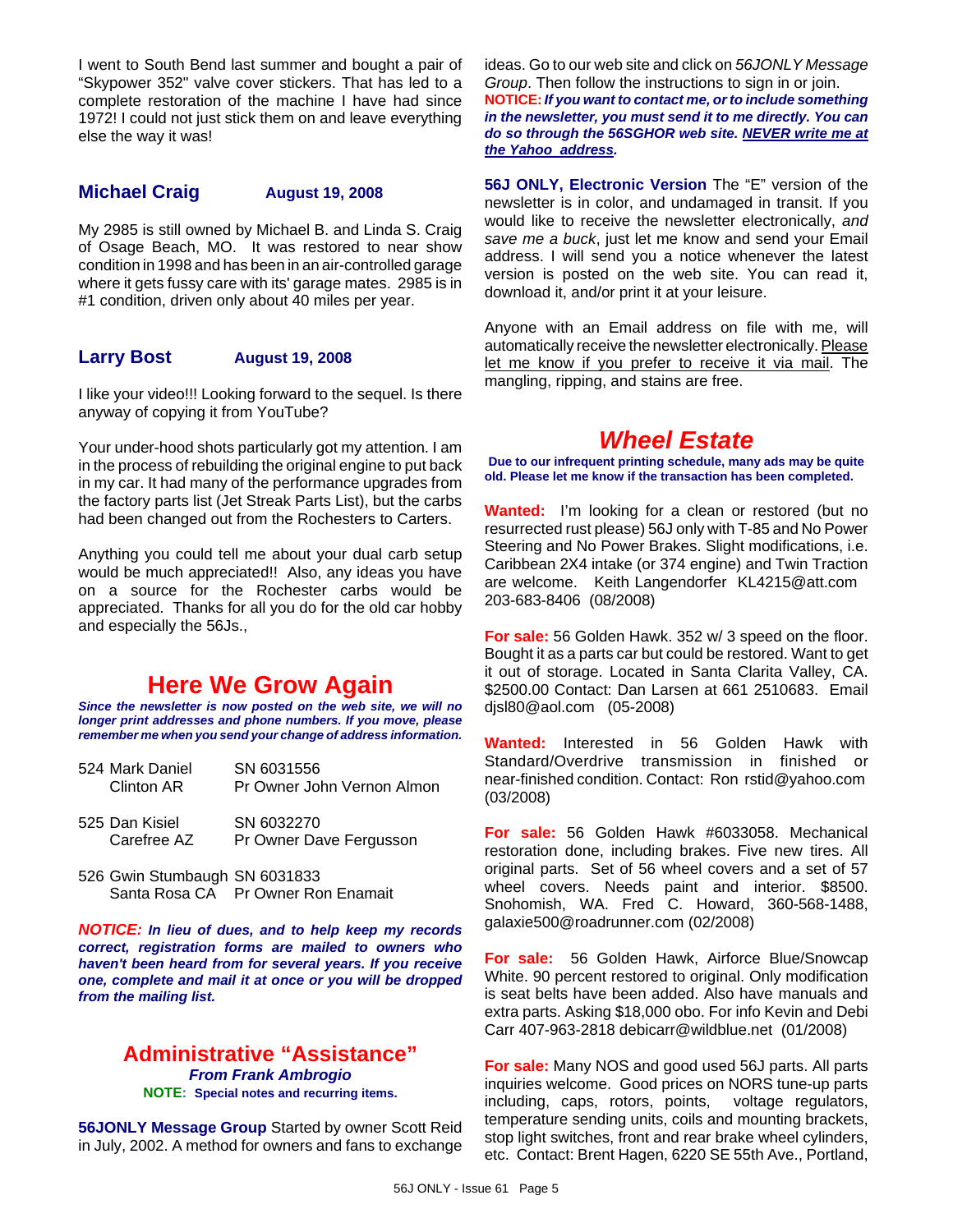OR 97206-6800. Email: ghawk352@effectnet.com Phone 971-219-9687 (01/2008)

**For sale:** I have two 56J cars that are fairly complete and very restorable, I am selling them for 3500 dollars each. You can email me johnscianna@sbcglobal.net for more info (make specific requests) or I can be reached by phone at 559 445 1959. The cars are located in Fresno California. Thanks, John (09/2007)

**Wanted:** 1956 Golden Hawk, good to great condition. Gwin Stumbaugh 3215 Cypress Way Santa Rosa CA 95405 707-542-3636 gwinbev@aol.com (09/2007)

**For sale:** Just found a stash of 1998 manufacture NOS Packard V8 hydraulic valve lifters. These were made by Johnson, a major OEM supplier, before they went out of business. To get enough for my use, I had to buy two cases, 234 units. Will sell them to my '56J friends for \$9.00 each. For comparison, most major Packard suppliers are asking \$14-16 each. **Oil pressure fix** for Packard V8s. The factory engineers redesigned the oiling system to ameliorate the lifter clatter problems. The cam retainer plate and spacer has been remanufactured in A2 tool steel and is now available. Offered to '56J members for \$75, including shipping. Don't rebuild your Packard V8 without it. Send cashier's check, money order or PayPal to Jack Vines, 3227 E. 28th Avenue, Spokane, WA 99223 PackardV8@comcast.net Packard V8 Limited. 509-535-8610. (06-2006)

**For sale**: 1956 GH Solid Builder, 352 V8, Auto Transmission, Restored Frame, Many used 56 J Parts, Call for needs. Many Studebaker Parts Available. K Body Window Flipper Restoration Services, Stainless steel straightening, polishing. Very Good 56 Golden Hawk Hood. Dwayne Jacobson, 2620 Lake View Drive, Junction City, WI 54443 715-204-0258 studebaker56j@mac.com Dwayne Jacobson, 2620 Lakeview Dr, Junction City, WI 54443. - web.mac.com/studebaker56j (02-2008)

# **1956 Golden Hawk Services**

**New Dial Glass** for all 1956 and 1957 Studebaker Delco radios, including 56J's. Accurate reproduction dial glass, just like the original, \$20 + \$4 shipping. ALSO:

**Rebuilt Packard water pumps** for sale \$95, plus \$10.00 for shipping, \$45.00 core charge. ALSO:

**Tachometer Sending Units**: I can repair most and I rebuild sending unit to tachometer cables. ALSO:

**Transmission Puke kit-II**: Stop that fluid from belching out the dip stick tube on start up. \$5 ppd. Mail check to Brent Hagen, 6220 SE 55th, Portland, OR 97206-6800 E-mail: ghawk352@effectnet.com (05/2008)

**Adhesive Vinyl Inserts,** for 1956-1961 Studebakers with wheel cover (AC 2799). Enough to apply to 4 hubcaps, with spare

inserts. Directions included \$27.50,



includes shipping in continental U.S. Right Impression,

319 S Chestnut St, Kimball, NE 69145, Phone or Fax: 308-235-3386 rimpres@earthlink.net (11-2006)



**Air conditioning** for 1955-56 V-8 Packard engine in whichever car it is in. You will need the third pulley and bolt for the crankshaft to drive the compressor. Modern, dependable, serviceable equipment starts with the Sanden

compressor, 100-AMP alternator to keep your battery charged, and the electric cooling fan. **AC pulley and bolt** \$300.00, **Bracket Kit** for alternator & compressor including offset oil fill tube and all hardware, NAPA numbers for belts, etc. \$350.. Includes shipping and handling.. Jack Nordstrom, 3023 Pine Valley Dr,, New Braunfels TX 78130, 800-775-7077. (04/2006)

**Ultra One Rust Remover**: Non Acid Product. No fumes, no gloves required, reusable product, cleans up with water, biodegradable, easy to use. Does not affect rubber, gaskets, seals, decals or stickers, plastics, most paints. Dissolves Rust Only. For a brochure call 847-464-5119 or write: Roscoe Stelford 15N119 Reinking Rd Hampshire IL 60140 or Email stelfordsinc@aol.com

www.weremoverust.com **Code RCS15** (12/2005)

**Ranco Heater Valve Repair**. Heater valve/s repaired or will send you a rebuilt one. I must have your old rebuildable core. It must be the same type you are ordering because I do not have a lot of cores. If you



do not have a valve, there is a \$50.00 core charge. These valves are very hard to find. Valve or rebuild - \$65.00 Price includes return postage. Downeast Studebaker, 314 Rosewood Rd. Goldsboro, NC 27530 919-734-7755 e-mail: sanjim76@earthlink.net (02/2005)

> **Reproduction Tail Light Housings.** Left and right side, \$195.00 each. **Exhaust extension AC-2754** Originally available on 1956 Hawks and station wagons. Chrome finish.\$65.00 ea. **1-104 Oil**

**Filter Decal** \$6.00 ea. **1-083 Valve Cover Decal** (need 2) \$6.00 ea. **1562457 Front brake drum**, finned complete with hub, cups, & studs \$189.00. All items plus 10% S/H. Studebaker International, 97 North 150 West, Greenfield IN 46140-8562, 317-462-3124, FAX 317-462-8891, *(Prices subject to change)* www.studebaker-intl.com info@studebaker-intl.com (08-2004)

**Recast Steering Wheel PN 1540647,** white, 17", just like the original.  $$575.00 + $25.00$  S/H. Shrock Body Shop, 3999 Tyrone Pike, Coalport PA 16627. www.shrockbrothers.com/steering\_wheels.html (04/04)

**Electronic Ignition Modules** for 1956 Golden Hawk. Use the tachometer sending unit with the points system. John Brooks, 1821 Ft Worth Hwy, Weatherford TX 76076, Tel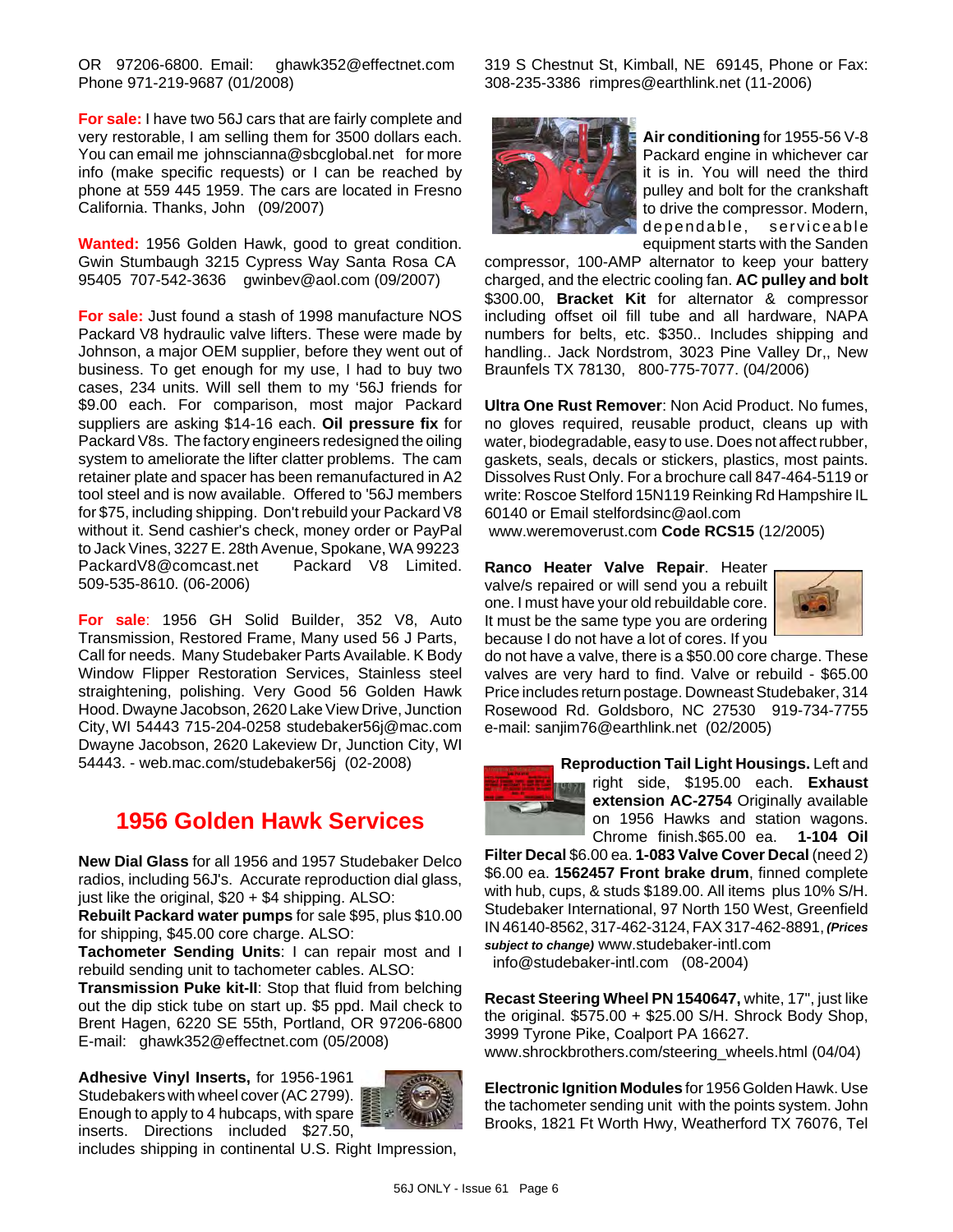817-594-0840. www.studebakerfarm.com studefarm@yahoo.com. (03-2004)

**Ultramatic Transmission Shift Indicator**. Die-cast Metal, with a clear casting, and

 $$40.00 + S/H$ indented letters pre-painted from the rear.

Bill Glass, 18 Lorenz Dr, Valhalla NY 10595. 914-761-5788 or BondoBill1@aol.com (02-2004)

**Reproduction trunk escutcheon** for 1956 C-K cars, \$75.00. Myer's Studebaker Parts 130 Main St, PO Box 276, Duncan Falls OH 43734. 740-674-4897, FAX 740-674-7170, Email spookys@1st.net or Visit our web site at www.myersstudebaker.com (03/2004)



**AC-2799 reproduction Spoke Type hubcaps**. \$500.00 per set plus shipping. Richard Quinn, 20026 Wolf Rd, Mokena IL 60448, 708-479-2658, FAX 708-479-8965, rtq11@aol.com (10/2002)

**Ultra400 Automatic Transmission Conversion** for your 1956 Golden Hawk. Enjoy the difference and confidence. No puking overflow. More power to the wheels. For more information: Jack Nordstrom, 4975 IH-



35 South, New Braunfels TX 78132, Tel 800-775-7077.

**1956 Sky Hawk and Golden Hawk headliner trim bows.** 3 piece set with tapered ends. \$110.00 per set (includes shipping). Myron McDonald, 417-678-4466 or 417-678-2631, email pmeyer@hdnet.k12.mo.us

**Rebuilt 56 Golden Hawk fuel pumps**, both Carter and AC Delco, \$75 exchange (I must have your old fuel pump, or a \$50 core charge). Add \$10 for shipping. Gary Capwell 3441 Sandringham Dr. N.E. Salem, Oregon 97305, Phone 503-365-3296 Email mocha56j@comcast.net (01/2000).

**Reproduction Tail Light Lenses** 1956 C-K part# 1312694, \$49.00 ea. Chuck & Chris Collins, 2410 W Freeway Lane, Phoenix AZ 85021, 602-995-5311, FAX 419-858-5900, Email chuck@studebakerparts.com. On the web at :www.studebakerparts.com

#### **1956 Golden Hawk Window Price Sticker**

| <b>THE STUDEBAKER</b><br>GOLDEN HAWK<br>------ | timent       |
|------------------------------------------------|--------------|
|                                                |              |
| ÷                                              |              |
| -<br>                                          |              |
|                                                | ٠<br><br>--- |
|                                                |              |

The design is based upon the general design of stickers which were actually done during the period 1959 thru 1966. Send \$40 along with serial number and options/accessories which were originally on your car (a copy of the production order would be

very helpful.) If your car has been repainted and options/accessories added or deleted and you want the sticker to reflect the car as it is now just include the information. I have all of the prices. Questions, telephone 708-479-2658 or Richard Quinn 20026 Wolf Rd. Mokena, IL 60448. rtq11@aol.com

#### **56J Club Items** *All Proceeds Help Maintain the Register Items can be ordered on-line*

**1956 Studebaker Golden Hawk Parts Catalog.** 320 pages. Includes specifications, part numbers, illustrations, indexes, utility items, and accessory codes, and a list of service bulletins (add \$15.00 foreign S/H).



**1956 Studebaker Golden Hawk Authenticity Guide.** Documents most of the quirks with 30 color photos and all decals shown. Divided into sections covering the engine, exterior, interior, trunk, paint and accessories (add \$13.00 foreign S/H)



**DVD and CD Items** PDF format, viewable with Adobe® Acrobat® Reader (included).



**1956 Studebaker Passenger Car Manuals on DVD+R. (Not for TV DVD player)** Contains the files that are on all three CDs plus the 1955-58 Chassis Parts Manual, 1953- 58 Body Parts Manual, 1956-57 Shop Manual, and the 1958 Shop Manual Supplement **\$20.00 1956 Studebaker GH Manuals on CD** Parts Catalog, Authenticity Guide, 1956 Owners Manual, Accessories Catalog, and Warner Overdrive Manual. **\$11.00 56J ONLY Newsletters on CD** Contains all the back issues of 56J Only. **\$11.00 1956 Studebaker GH Production Orders CD** All 4073 Production Orders for 1956 Golden Hawks, produced directly from our data base. **\$11.00** - - - - - -

**Copy of the Original Production Order** for your car. Directly from microfilm, Send serial number. \$12.00 **Name Badge** Soft vinyl, 4" x 3" with our logo in **CAN THE R** your car's color \$3.00.

| <b>Patch</b> 4-1/2" $\times$ 2-1/2" Can be sewn or glued to |  |
|-------------------------------------------------------------|--|
| a cap or shirt. Red on white background.                    |  |

| l<br>Ē<br><br>٠ |
|-----------------|
|                 |
|                 |

#### **Decals-Tags-**

| Oil Filler Cap, blue/buff                      | \$3.00. |
|------------------------------------------------|---------|
| Oil Bath, yellow/black                         | \$4.00. |
| Seat Belt, red/black/white (need 2) ea.        | \$3.00. |
| Generator Field Terminal Tag, red              | \$1.50. |
| <b>Tachometer Sending Unit Tag, red</b>        | \$3.00. |
| Club Rosters (send Email or SASE, owners only) |         |

**Most Items Are Available On-line at the 56J Store** *Make Checks Payable to Frank Ambrogio.*